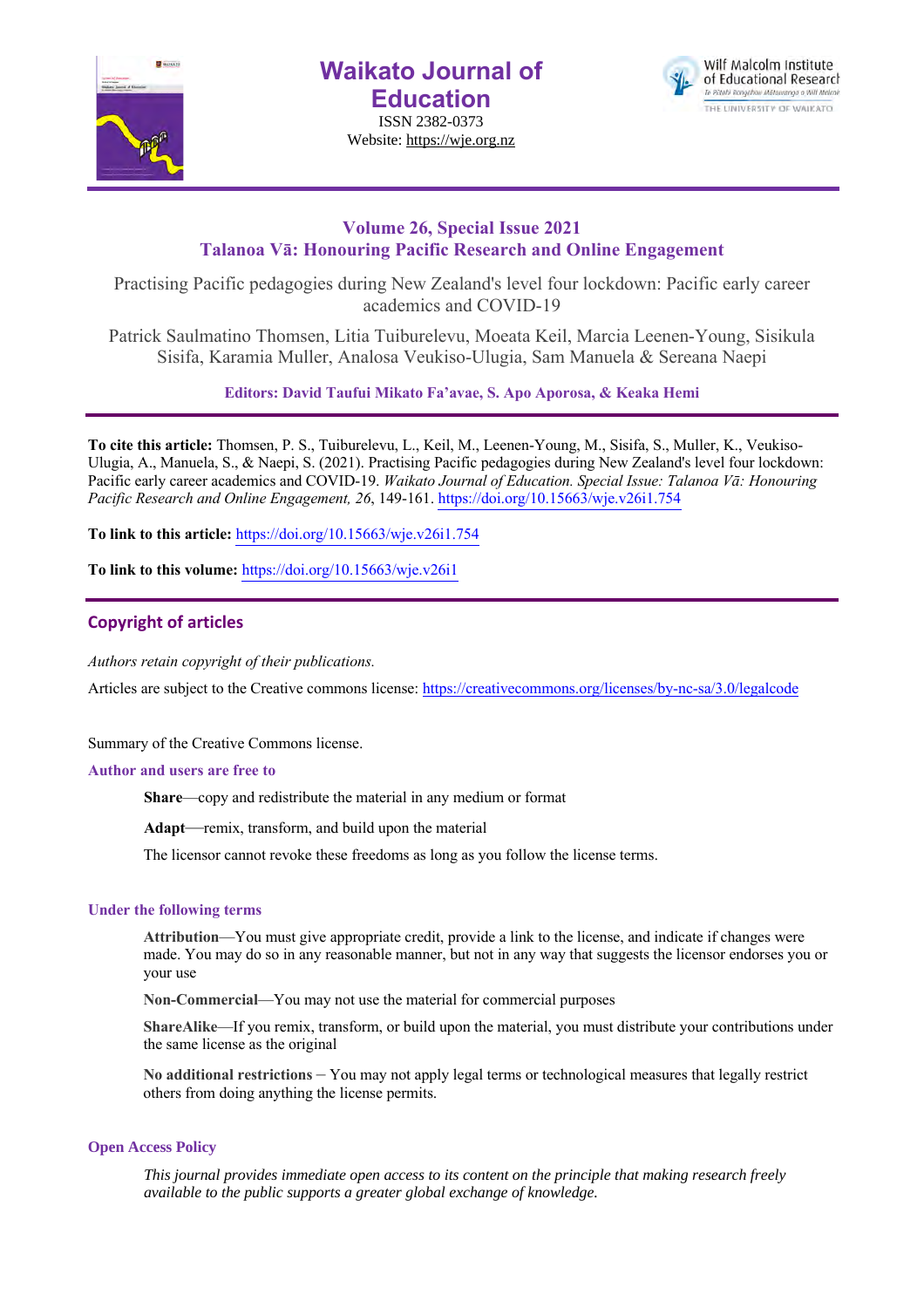# **Waikato Journal of Education**

Te Hautaka Mātauranga o Waikato



Volume 26, Special Issue: Talanoa Vā: Honouring Pacific Research and Online Engagement

# **Practising Pacific pedagogies during New Zealand's level four lockdown: Pacific early career academics and COVID-19**

**Patrick Saulmatino Thomsen, Litia Tuiburelevu, Moeata Keil, Marcia Leenen-Young, Sisikula Sisifa, Karamia Muller, Analosa Veukiso-Ulugia, Sam Manuela & Sereana Naepi** University of Auckland New Zealand

# **Abstract**

*During New Zealand's unprecedented level-four lockdown, opportunities to practise Pacific pedagogies in New Zealand universities required creative and innovative solutions from Pacific academics. This paper brings together the experiences of teaching during this lockdown from a cross-section of Pacific Early Career Academics (PECA) across a wide range of disciplines and schools at New Zealand's largest university. This paper argues that despite the challenges, PECA found ways to adapt Pacific pedagogical concepts through online delivery methods; however, their ability to effectively do this was severely influenced by existing socio-economic inequities that disproportionately impacted Pacific students. PECA continued to nurture the vā/wā with students in innovative ways, but they still encountered major challenges that will require more careful consideration of equity issues by New Zealand universities moving forward.*

# **Keyword**

Pacific pedagogies; COVID-19; Pacific academics; vā/wā; New Zealand; Pacific research

## **Introduction**

Pacific learners in New Zealand universities face many equity challenges to their learning and wellbeing, related to the socio-economic positioning of Pacific peoples more broadly within New Zealand society (Chu et al., 2013; Matapo & Baice, 2020; Theodore et al., 2017; Theodore et al., 2018). Pacific peoples in New Zealand experience many forms of socio-economic deprivation that reduces access to resources, presenting equity challenges in classrooms that under-serve Pacific students through learning frameworks informed by western pedagogies, resulting in an achievement gap (Cao & Maloney, 2017; Naepi et al., 2019; Teevale & Teu, 2018). Alarmingly, Pacific academics are also underrepresented in New Zealand universities (Naepi, 2019). This is problematic as Pacific academics offer role modelling for Pacific learners (Thomsen et al., 2021), which is key for Pacific student success (Benseman et al.,



Wilf Malcolm Institute of Educational Research, Te Kura Toi Tangata Division of Education, University of Waikato, Hamilton, New Zealand ISSN: 2382-0373 Contact details: Patrick Thomsen patrick.thomsen@auckland.ac.nz (pp. 149–161)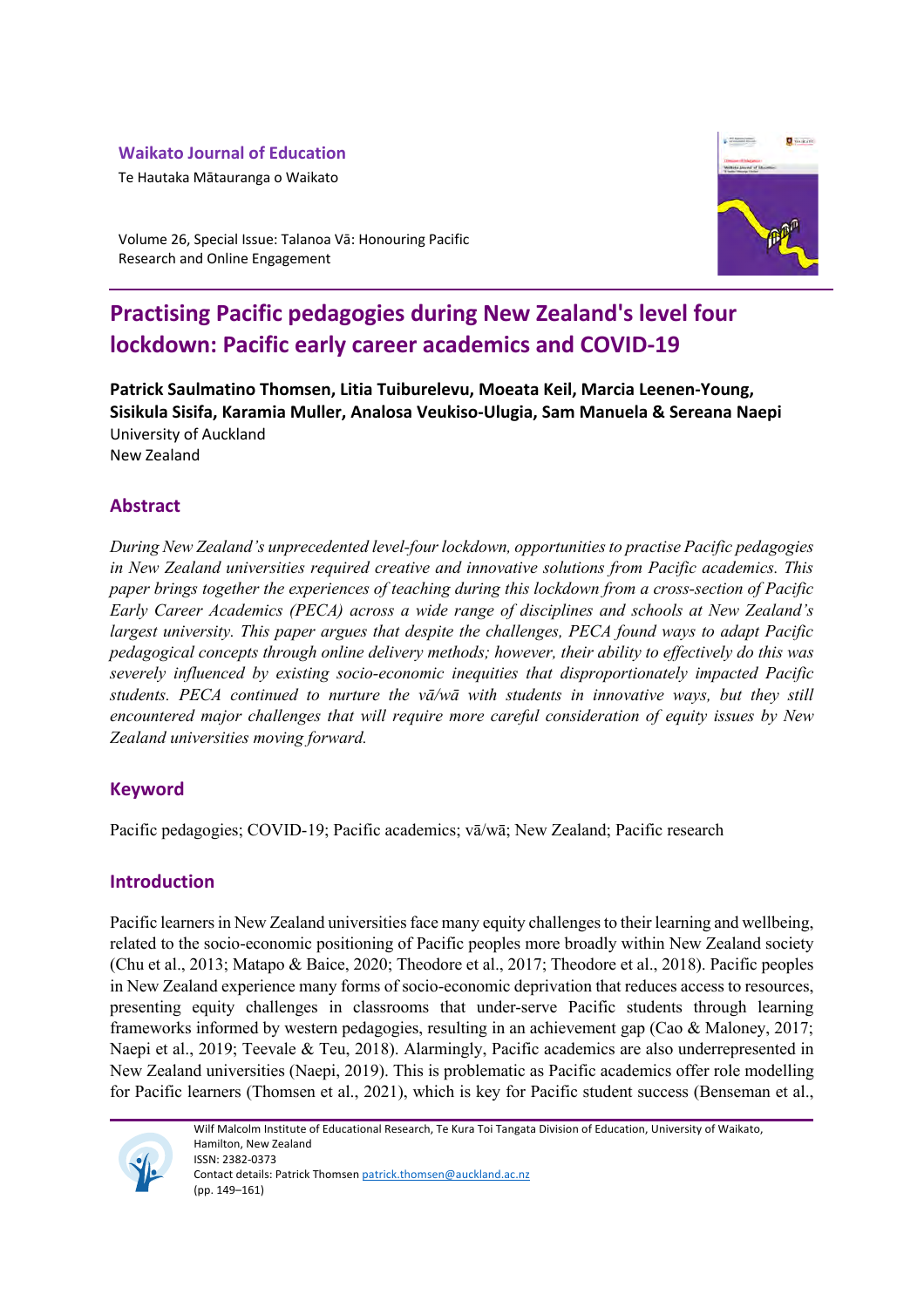2006). According to the Tertiary Education Commission's PBRF Review Panel (2020), based on current hiring trends, the Pacific share of New Zealand's research/academic workforce will not be commensurate with Pacific peoples share of New Zealand's population until 2150.

Furthermore, compared with non-Pacific learners, Pacific learners graduate with significantly higher student debt burden, are more likely to have financially dependent families and report higher levels of volunteerism (Theodore et al., 2018). Thus, for Pacific learners, a culturally inclusive learning environment informed by Pacific worldviews is imperative to facilitating and fostering academic success (Alkema, 2014; Chu et al., 2013; Leenen-Young, 2020; Luafutu-Simpson et al., 2015; Sterne, 2006). Pacific pedagogies are an important way to impart positive outcomes for Pacific student achievement in Western-oriented learning environments (Coxon et al., 2002; Luafutu-Simpson et al., 2015; Thaman, 2009). Pacific pedagogies are student-centred and highlight the positive and respectful relationship between learner and teacher that has been found to be imperative to Pacific student success (Allen et al., 2009; Theodore et al., 2018). At their core are Pacific cultural values that recognise that learning for our communities sits on the pillars of family, community, cultural capital, collaborative relationships and institutional support (Chu et al., 2013). Additionally, the New Zealand Government has recognised the importance and value of culturally responsive Pacific pedagogy through a range of initiatives since the 1990s, seen most recently through the Tapasā framework (Ministry of Education, 2018; Ministry of Education, 2020).

Central to enacting Pacific pedagogies involves creating a Pacific learning environment inside and outside the classroom for both Pacific students and lecturers built on the foundation of shared cultural values such as respect, humility, honesty, integrity, trustworthiness and reciprocity (Chu et al., 2013). Conceiving the learning environment through a Pacific worldview centralises the vā/wā within that space and determines the reciprocity of the teacher-learner dynamic, dismantling the traditional power imbalance of the lecture theatre and de-centring the teacher as the embodiment of knowledge (Reynolds, 2016). Pacific academics, despite their low number in New Zealand universities (Chu et al., 2013; Naepi, 2019; Naepi et al., 2020), enact, in practical ways, the values that reflect Pacific pedagogies (Benseman et al., 2006). This is because Pacific academics understand that relationships between Pacific learners and teachers are predicated on the need to teu le vā/wā, a Pan-Pacific concept of nurturing relational space that links and connects people laden with intrinsic value and epistemologically coded with mutual respect (Anae, 2010; Ka'ili, 2005; Naepi, 2019). Teu le vā, as both a philosophy and methodology, guides knowledge creation between learners and teachers and prescribes particular protocols, etiquette and behaviour(s) "to value, nurture, and 'tidy up' social and sacred relational spaces" (Anae 2010; Anae 2016)

On 25 March 2020, Prime Minister Jacinda Ardern announced that New Zealand would move into an alert level-four lockdown in an attempt to eliminate the spread of COVID-19. A range of measures were introduced, including the closure of educational institutions. Learning shifted from a face-to-face delivery method to an online format. For Pacific academics, the rapid move to online teaching meant that existing disparities in New Zealand's education sector were further exacerbated. These disparities exist across the tertiary sector in New Zealand, where Pacific academics in universities are particularly underrepresented in permanent full-time contracts (Naepi 2019; Naepi et al., 2019). As noted by Barber and Naepi (2020), COVID-19 will further embed inequities within academia for Māori and Pacific communities and jeopardise any gains made within our universities as "fairweather progressive gains … in times of crisis revealed to be precarious and superficial" (p. 1). Although this conversation is ongoing, more Māori and Pacific voices continue to emerge who scrutinise the New Zealand government's universalising message that all New Zealanders are 'in this together'. They assert that this is an erasive claim that ignores pre-existing health, educational and social inequities amplified by the COVID-19 pandemic (Akuhata-Huntington et al., 2020; Espiner, 2020; Mcleod et al., 2020; Thomsen 2020b).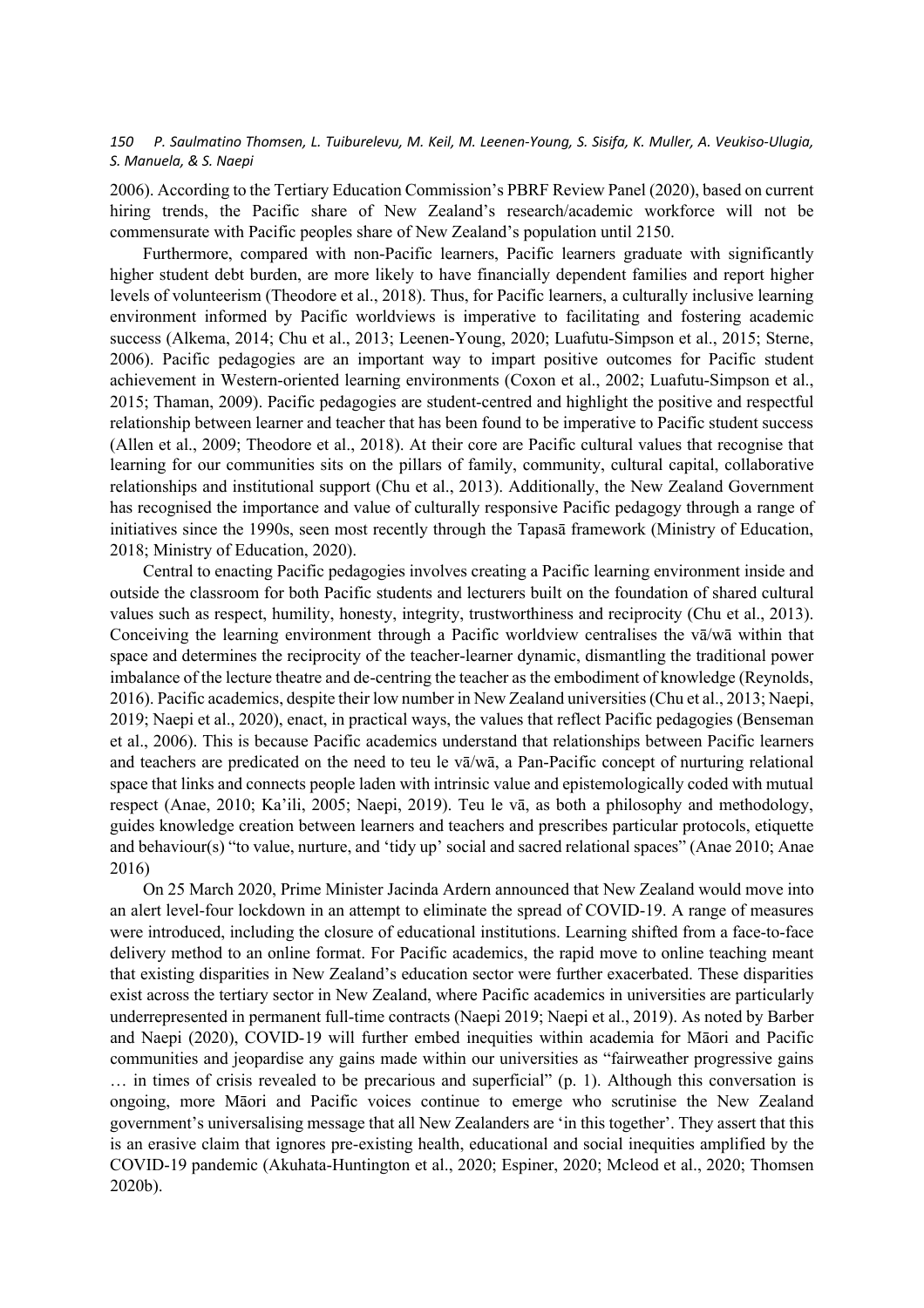#### *Practicing Pacific pedagogies during New Zealand's level four lockdown 151*

Furthermore, as Māori and Pacific learners in New Zealand face disproportionately higher barriers to success in university classrooms (Mayeda et al., 2014; Theodore et al., 2017; Theodore et al., 2018), the sudden and unprecedented shift into lockdown may have impacted their learning more severely than other students due to the digital divide, increased social and financial pressures and responsibilities, and possible workspace limitations in their home environment(s) (Fowler, 2015; Gibson, 2002). The digital divide is significant, as online learning requires access to a secure internet connection with high data caps and one or more devices, which students from low-income backgrounds may struggle to access.

Considering the centrality of nurturing relationships and holistic interpersonal connections in Pacific pedagogical practice, how, then, is their enactment sustained during a global pandemic when connections must be built on digital platforms? In this paper we draw on the experiences of Pacific Early Career Academics (PECA) based at New Zealand's largest university to explore how PECA navigated the complexities and challenges presented by COVID-19 and New Zealand's level-four lockdown. We gather perspectives in a written talanoa format (Naepi et al., 2020; Thomsen et al., 2021), drawing themes from the talanoa to provide commentary around how these experiences can best be leveraged to inform future research and Pacific pedagogical praxis. These experiences come from a cross-section of PECA who work in different schools and faculties, reflecting the diversity of perspectives and experiences with knowledge production and teaching that exist within the unifying label of 'Pacific'.

Drawing from these experiences, we argue that as PECA, Pacific pedagogical praxis is intrinsic to how we understand our researcher and lecturer identity (Thomsen et al., 2021). Due to this, and despite the limited warning of the shift online, PECA created innovative ways to nurture the vā/wā with their students through the virtual classroom. However, this work was impacted by equity issues that placed many Pacific students at a disadvantage and added further to the equity burden shouldered by PECA. These issues are structural and systemic, and the narratives shared here speak directly to why universities in New Zealand must actively include PECA perspectives as they develop future strategies for online teaching and learning.

#### **Positionality statement and methodology**

Talanoa—the ongoing discussion in relational space—is an established Pacific methodology to maintain vā/wā (Anae 2010, Ka'ili, 2005; Thomsen et al., 2021, Vaioleti 2006); moreover, it is a core part of how we, as PECA, relate, connect and engage with one another in our network. Our experiences are not discrete data, rather they are part of a larger weaving. This paper is a product of the recently established and formalised PECA network at our university. It was created in an effort to build supportive and collaborative relationships with each other as there are so few PECA across New Zealand universities (Naepi 2019; Thomsen et al., 2021).

Our PECA network is founded on three key pou or pillars: 1. Individual and collective research programme development 2. Career progression and mentorship 3. Community building and advocacy. This is meaningful for the authors, as neoliberal values drive measures of academic capital that are centred on individual output (Olssen & Peters, 2005), which can sit in opposition to Pacific values of collaborative, relational and culturally appropriate ways of knowing and working. As PECA, we challenge the divisive nature of academic spaces by dialoguing with each other and with research by our Pacific academic elders, to collaborate on research, career and skills development as well as building meaningful relationships despite differences in disciplines, schools and faculties. All members of our network, including all named authors of this paper, are of Pacific heritage, with the majority born in New Zealand. There are a total of eight participants from our network who have contributed to this paper, with a gender balance of six women to two men. All statements from participants have been disidentified as we not only wish to preserve a small sense of confidentiality for our members but are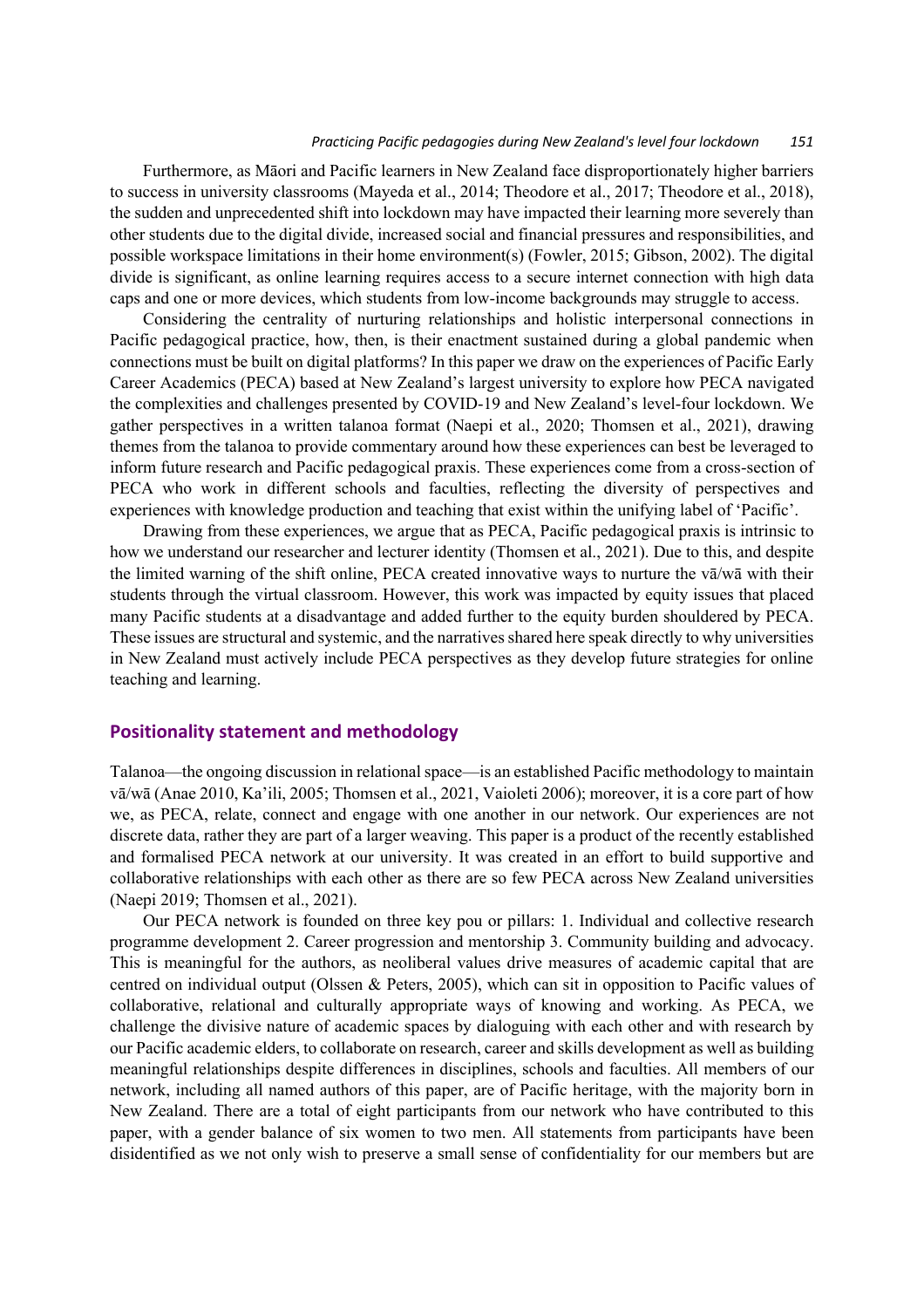also aware that any form of educational research that critiques institutional responses carries a risk for any marginalised academic.

Similar to other articles our collective has produced, PECA respond to questions within a collaborative document; a process that we have likened to a written talanoa (Naepi et al., 2019; Thomsen et al., 2021). All members of our network were invited to participate, and those with capacity to participate were given access to the document to write their responses to the questions. In a written talanoa, respondents are given the opportunity to build on their responses based on other responses, making the document an iterative live record of people's thoughts positioned in conversation with others. The eight participants provided responses to questions centred around adaptations of teaching methods during New Zealand's level-four lockdown, what challenges were encountered in doing so, and how the vā/wā was nurtured with students online. PECA were also asked what they thought New Zealand universities could learn from their experience. The personal responses that were received by eight network members were collated, coded openly and then arranged into themes, axially coded and then underwent a thematic analysis that is presented here as a thematic talanoa (Thomsen, 2019; Thomsen, 2020a; Thomsen et al., 2021). The key themes identified were 1) adaptability and innovation, 2) the impact of equity challenges on practising Pacific pedagogies online, and 3) opportunities and challenges to nurturing the vā/wā digitally. A thematic talanoa deploys participants' experiences to construct themes around personal narratives (Thomsen 2019; 2020a; Thomsen et al., 2021). Building on, yet distinctive from a thematic analysis, a thematic talanoa constructs complexity in the analysis through centring participant excerpts as a form of storytelling, while building theory and interpretations around them (Thomsen 2020b). Therefore, the themes are unfolded through a narrative that follows Pacific ways of generating and disseminating knowledge. The paper concludes by arguing for greater institutional acknowledgement and meaningful inclusion of Pacific academic voices when designing online courses as New Zealand universities fix their gaze towards more online teaching.

### **Thematic talanoa**

### Adaptability and innovation

The sudden move to online teaching presented major challenges for PECA as it required nimble movement between Pacific-style pedagogical praxis delivered face-to-face to an online format without formal training or prior preparation. What PECA responses demonstrate is that they encountered confusion at the beginning of the lockdown, which they subsequently troubleshooted on their own. Central to these problems was finding ways to maintain processes of relationality and culturally informed and embedded pedagogy in an online environment. This required them to be adaptable and willing to innovate using technologies that sometimes were not provided by the university. In many cases, PECA drew on networks they had outside their departments and faculties to gain the support they needed.

A lot of trial, error, experimentation, upskilling across software, platforms and Zoom. So. Much. Zoom. I trialled for the semester a software not supported by the university, creating interactive classes. Some of the teaching I do looks at questioning conventions using embodied knowledge. This requires a lot of student engagement. So, at the time, I assumed it would be useful to explore software created for creative collaboration.

I looked outside of my faculty for support. I turned to institutions that had been doing online with Indigenous students somewhat successfully for a while and took their advice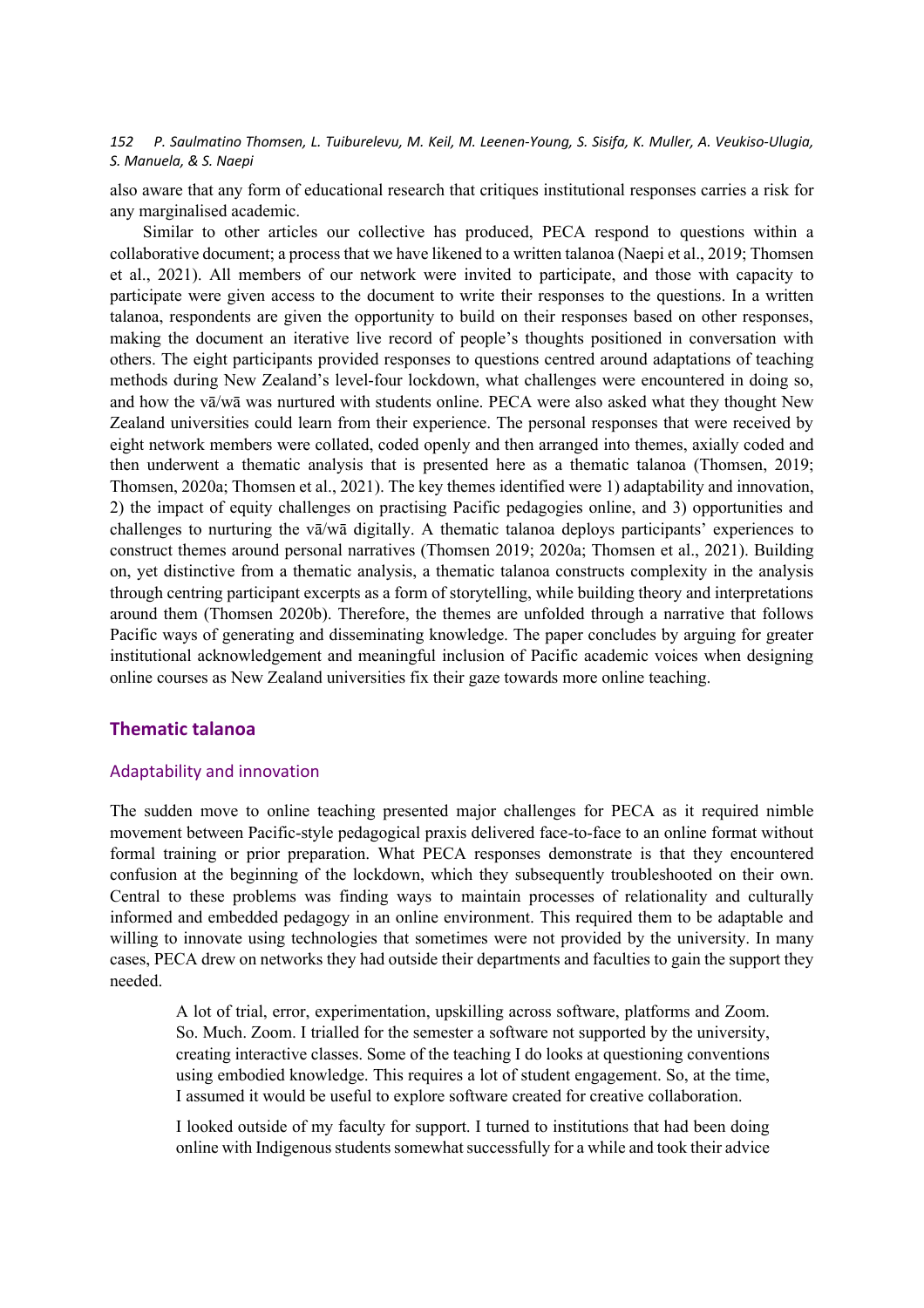when adapting my course. I am also a new hire. I had very few people to reach out about the process. I was lacking a teaching community that I could reflect on processes with.

In general, for PECA, their classes were taught mostly through Zoom. The university expressed a desire for asynchronous teaching where classes were pre-recorded online, condensed into smaller digestible chunks, and with online drop-in sessions used in lieu of tutorials. For PECA, this was a common practice, but there were unique ways in which they navigated these online platforms by leaning into Pacific values that reshaped some of the ways they practised this, such as changing lectures into dialogues. There were very mixed outcomes, as PECA felt that they were successful in some respects, whilst the efficacy of these adaptations was sometimes difficult to gauge.

What I did do was that instead of recording lectures in front of slides that I had prepared, I organised a series of conversations with other staff members over Zoom. This was the best way I found to recreate the feeling of dialogical learning and developing meaningful talanoa. Any material for the course that needed to be delivered would be discussed between myself and the guest lecturer. This at least kept many students engaged.

I set up learning spaces that then corresponded to break out rooms for the students to discuss, as well as collaborate in real time. I also used this software to trial master's supervisions with a thesis Dia-Map (diagram-map) that had resources linked to Google folders with online sources for thesis writing. It took a significant investment to build these classes, which was fine, but I found that I could not so much understand if the students had a comparable learning experience. I was motivated by Pacific pedagogical principles to trial alternative approaches; however, it's less easy to get a read on these more slippery areas when it comes to the evaluation metrics.

#### Impact of equity challenges

In their responses, PECA overwhelmingly highlighted their concerns around the impact that existing socioeconomic disparities had on their Pacific students, which were further exacerbated with the global COVID-19 pandemic. As Pacific families have the lowest median incomes in New Zealand, financial issues "inevitably loom greater for Pacific students" (Benseman et al., 2002, p. 156). For universities, how to best retain and engage Pacific students amidst these socio-economic realities is an ongoing policy and strategic concern (Benseman et al., 2002). Although it is beyond the scope of this paper to traverse the myriad socio-economic issues affecting Pacific students in higher education, vis-à-vis lockdown, the most pertinent equity concerns PECA through their own experiences knew were internet access, availability of technological resources, suitable living arrangements, family responsibilities and employment pressures. Thus, for PECA, the overarching concern during alert level 4 was ensuring Pacific students could remain engaged in their studies for the duration of online learning. However, PECA were cognisant that many Pacific students often shared their technological devices with other family members in their household, did not have a suitable home 'office space', and might prioritise employment to financially support their families through the economic recession.

Further to this, for PECA this was not only an issue of access but one that impacted their pedagogies. As Pacific academics, the need to nurture relationships with Pacific students in healthy and safe spaces forefront their teaching praxis (Thomsen et al., 2021). Thus, equity issues became an area of concern that created anxiety not just for students, but for Pacific academics as well. Equity issues impact many strata of society, but every PECA raised this as the issue that they were most concerned about during the lockdown period. This was especially in relation to Pacific students whom they felt a particular duty and responsibility toward due to their own shared lived experiences of marginalisation.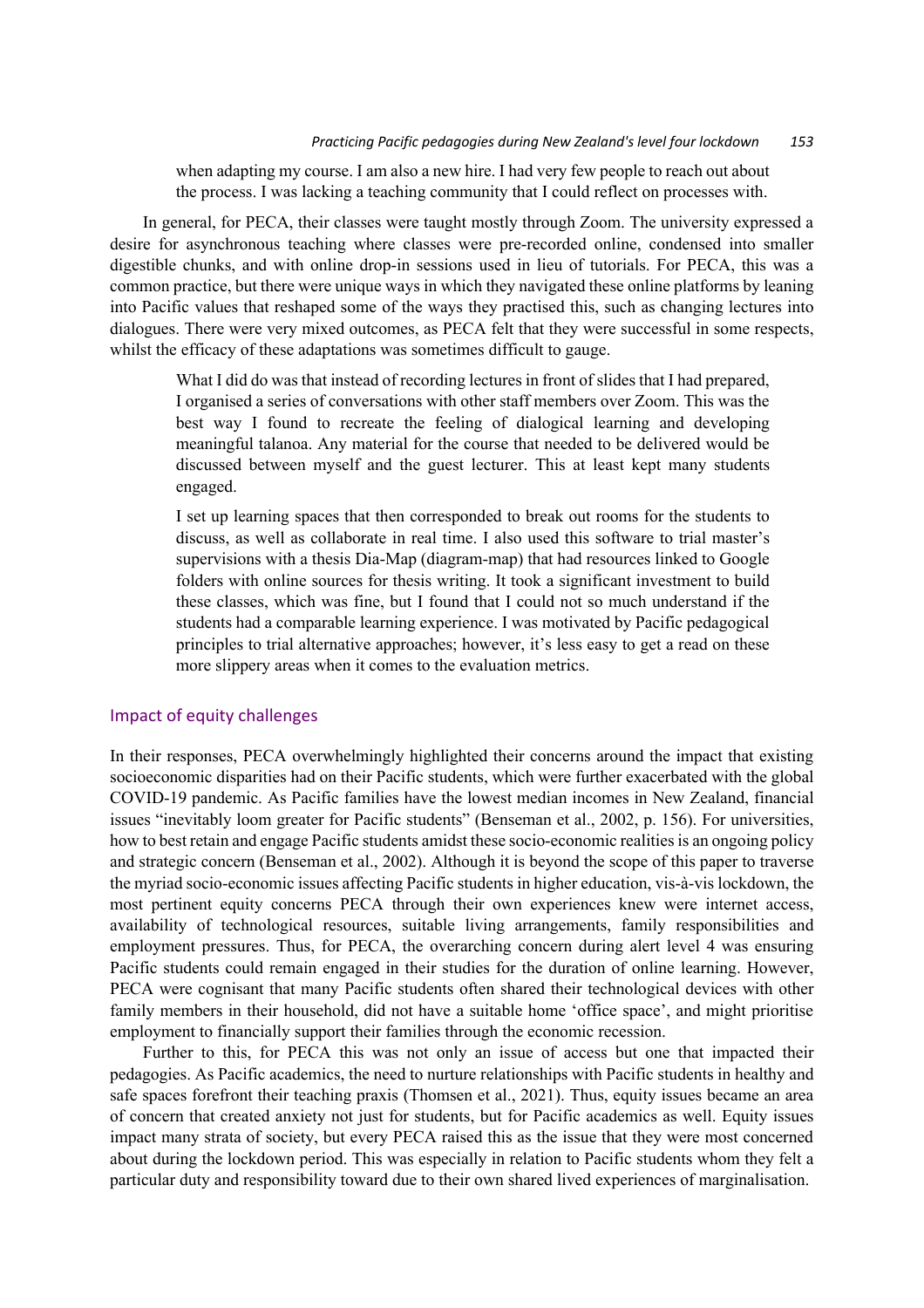Online teaching has taught me that it is possible to adapt, but there are systemic issues that need to be sorted to ensure that we all have access to the resources necessary to participate. There is an assumption that a home environment is suitable for learning. The expectations our university has on students is to dedicate approximately 10 hours per week for each course—this is not always possible within Pacific homes.

I believe that the university needs to do a better job to ensure that students are wellsupported if they have to move to learning and working from home. I had a number of students, who were all Pacific, email me in the last lockdown saying that they didn't have a laptop or adequate internet access. I then put them in touch with those responsible for sending out laptops. There were then major delays in communication between when the student first made contact to when they actually received the laptops.

If I were to propose something that did not work, I would venture: the normative frameworks which were implemented to capture data. I lost track of the number of Pacific students who were not accommodated well with the various university's forms for assistance, with hardware or otherwise. I also found that students found ways between them to support their needs where the institutional support was either intimidating or just not culturally informed so as to feel relevant to their experience. I would say this reflects on how systemic equity issues still need more investment.

These systemic issues related not just to technological access, but also to the way data was captured and access was set up. This was not the only way PECA felt a disconnect between institutional interventions and Pacific realities. For PECA, equity issues were also felt through the disproportionate distribution of equity labour that many felt Pacific academics bore the brunt of (Naepi, 2019). Many speculated whether non-Pacific or non-Māori academics felt the pressure to respond to students in the same, relational, way. Moreover, for PECA mothers, this shift online made it increasingly difficult to be productive, as juggling work and parenthood took on a new context that literally brought students into their homes.

I think we also need to consider the burden on Pacific teachers to shoulder the responsibility of all things 'Pacific learner centred'. Much of the work we do is to advocate for the inequalities our people face and that, in itself, is trauma work.

I had an interesting experience with a palagi colleague who asked, "What if the students, because they had nothing else to do other than their school work, benefited from the lockdown?" and I was enraged because I had spent the lockdown hearing from Pacific students how hard they were finding it, and how they were especially finding it difficult seeing how hard they, their peers or the younger ones in high school in South Auckland were doing it, many taking up jobs to help their family, and not returning to school.

I have two small children and being able to live and teach for two hours straight uninterrupted was not going to happen. However, I made sure to send the students emails every week that opened with checking in on them and their loved ones, noting the different things each level let us do and acknowledging it was super stressful etc. This seemed to be what students appreciated and commented on—feeling that somebody cared about not just them but their whole family.

For informants, these issues of equity are also related to cultural safety. They believed the ability to create culturally safe spaces of learning for Pacific students, in particular, could not be addressed by culturally responsive pedagogies alone. The pedagogies needed to be practised by Pacific academics or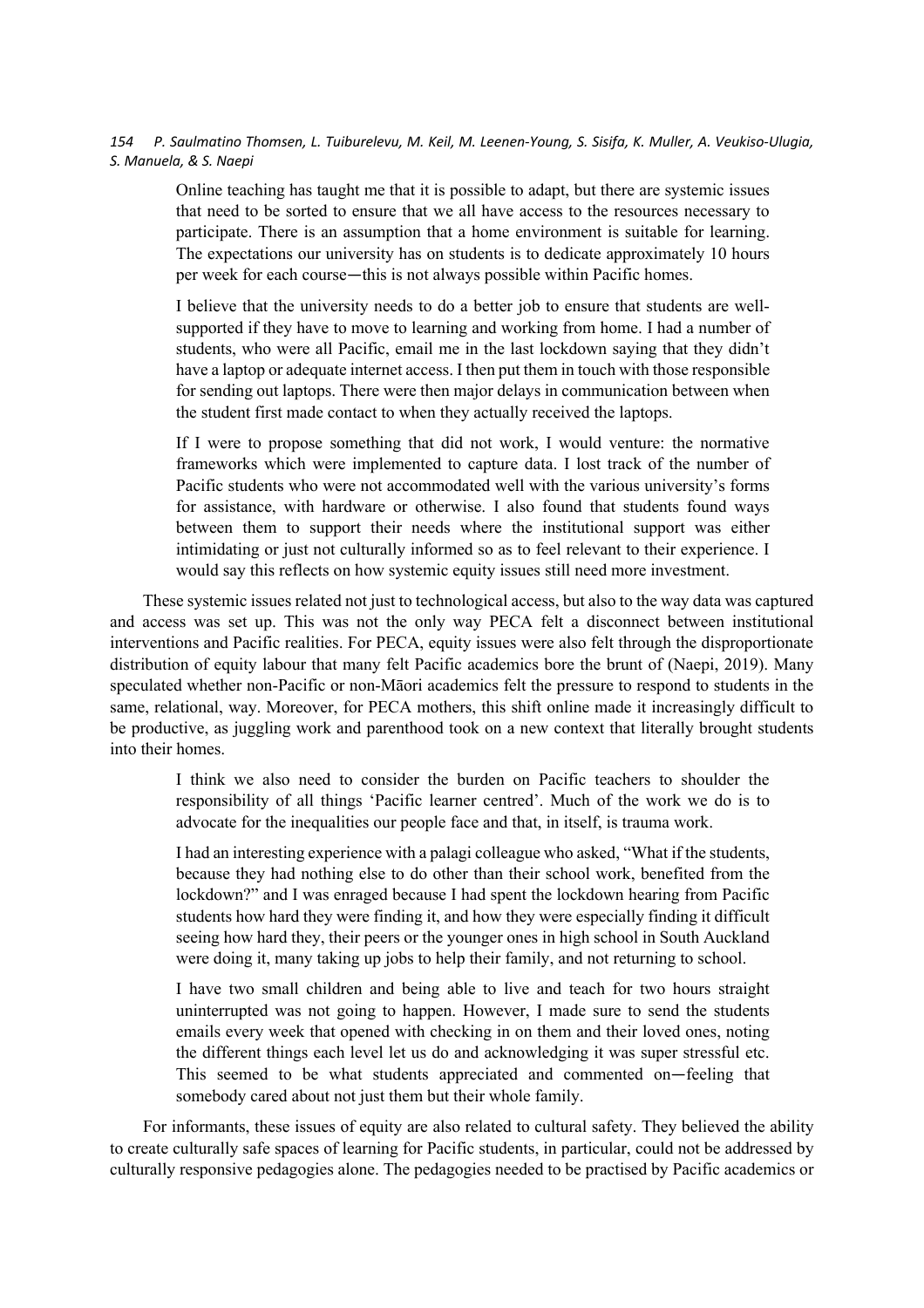staff (Chu et al., 2013). Thus, a key component of developing safer spaces will be bringing Pacific academics into conversations around reshaping university classrooms and pedagogies.

I also feel that using Pacific pedagogies, which places emphasis on building meaningful and culturally appropriate relationships with students, is key to providing them with comfortability to question, probe and develop critical thinking skills. A key component of my teaching praxis and pedagogy is allowing students space to feel safe to question some of the inherent reifications that follow our cultural identities around New Zealand. This cannot be achieved by a non-Pacific person in a culturally safe way. And central to effective Pacific pedagogies are them being practised by Pacific lecturers, so how will we achieve this as we move more and more toward online teaching?

### Opportunities and challenges in nurturing the vā/wā in lockdown

Despite not being face-to-face with students, PECA felt that they could still nurture the vā/wā with students in innovative ways. The key, in their opinion, is to understand that vā/wā is about meaningful connection and relationship building (Anae, 2010; Ka'ili, 2005; Naepi, 2019). To achieve this online, it required leaning into the principles and values that guide Pacific pedagogies. There was also a sense that nurturing the vā/wā online is not something unfamiliar to Pacific communities, as there have been prior examples of online relational space building between Pacific peoples taking place across borders on the Internet (Lopesi, 2018; Salesa, 2017). This makes intuitive sense, as Pacific/Moana/Oceanic peoples are distributed inside and all around the edges of our great ocean. Despite the digital divide, online technologies do provide many opportunities for our peoples to connect, especially our youth.

To a degree, I think Pacific people have practised digital vā since the internet became available to wider society, likely extending on the telecommunication vā that was so much of the diasporic experience. I am thinking about some early Web 2.0 forums that hosted Pacific discussions around culture like the Kava Klub. Especially for the Pacific diaspora, perhaps motivated by relational Pacific value systems, I tend to think that this [online teaching] was something I could do because I have grown up with an adaptive attitude to digital vā practices. To take care of the vā, irrespective of the medium, I would pose is very Pacific and, by extension, underpins Pacific pedagogies. I would make a case that we have life experience in making relationships meaningful and enriched where technologies are adopted to enhance our relational worlds, and that having that attitude to technology as something that works towards relational values rather than, say, capitalist principles—is a Pacific value.

There was also a sense that online teaching provided nuanced ways in which connections could be built through the strangely unfamiliar yet personal snapshots students and PECA were given into each other's home life. Central to Pacific pedagogies is knowing who your students are and this situation allowed new points of connection to be made (Chu et al., 2013; Thaman, 2009).

I felt I was able to nurture our vā, but in a different way. Because we were 'in' each other's homes, it had an essence that felt more intimate. Instead of talking about our families, we could see and hear each other's families. We could share a laugh about someone's mum yelling in the background, someone's child popping onto the screen, someone's cat demanding attention, someone rushing to take the boiling pot off the stove, me apologising for not having had time to fold the laundry in the background. These seemingly mundane events carried with them a sense of authenticity that allowed us to see the quirks in each other's lives that we could connect with.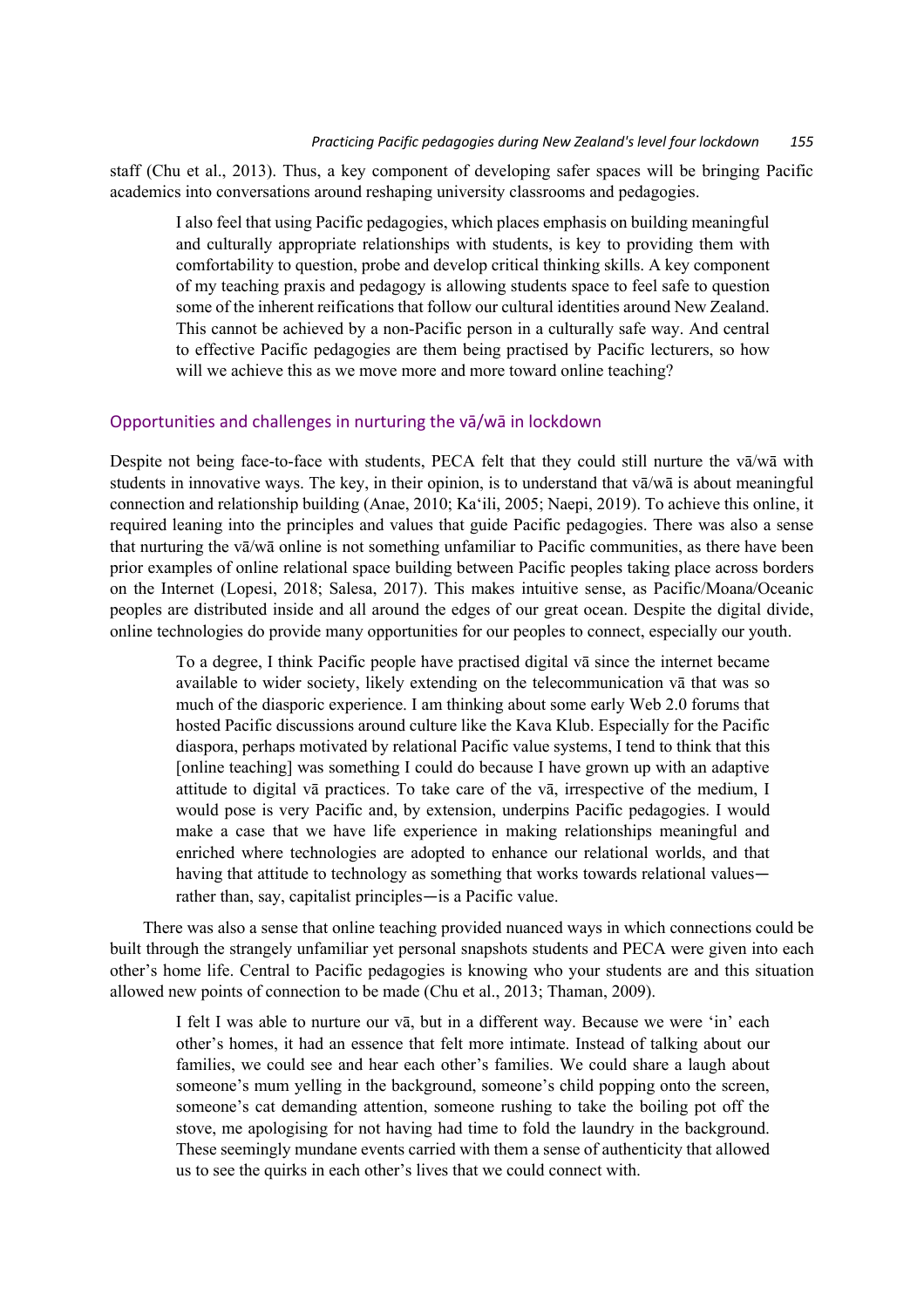Online teaching was weirdly super personal. My students were being quite literally invited to my kitchen table and got to see aspects of my life that they maybe wouldn't have if it wasn't for the lockdown. At the same time, I was being invited into my students' lives, seeing family photos, posters they chose to put up, framed pictures of Jesus, degrees framed on the walls, memorabilia etc. There is something to be said for how COVID enabled this type of insight into each other's lives.

PECA also recognised that there was an onus on themselves as lecturers to acknowledge that they were responsible for shifting their own praxis to support students as there is an inherent power imbalance between student and teacher. Innovative ways to tauhi vā/wā or teu le vā/wā needed to be engaged. This also meant that lecturers themselves placed students' need to feel comfortable as a priority, as many students were literally existing in survival mode. It also resulted in extra labour, but PECA felt it a necessary task.

I knew that moving online was going to require a different approach to nurturing the vā with students. I knew I had to be comfortable with the comfort of my students. This is the message I sent to them on Canvas about some online etiquette: "When on Zoom, you are welcome to have your video on or off, as you please. If your internet connection is unstable, then turning video off can help. If you're not comfortable showing your bubble, you are welcome to keep your video off, or you are welcome to use a Zoom background (have fun with these!) I appreciate seeing you all—it does make it a bit easier to speak—but this isn't a requirement. Do what feels most comfortable."

I felt that it was important that I continued to make myself available to them at the end of the hour to convey that I wasn't just interested in their success at university but in their lives more generally. Of course, this required a lot of time and emotional labour.

Despite this, and perhaps related to the earlier issues identified with the ambiguous nature of measuring pedagogical efficacy this new teaching environment presented, PECA still experienced difficulties navigating the online space. In particular, PECA discussed challenges associated with trying to create and foster meaningful exchanges with students online. As such, the added, often emotional, workload, associated with practising Pacific pedagogies was intensified.

I truly believe that I was not able to do so as effectively as I would have been able to do so in the classroom. I felt that because students more often than not didn't have their cameras on. It became quite a lonely experience talking to what felt like myself on many occasions. I don't believe you can nurture or hold the vā/wā when one person feels this way. I hated teaching by Zoom, and I really don't know if anything I did worked at all for the students.

Was I able to nurture the vā? No—I had redesigned both first year and third year courses that I was teaching in 2020, attempting to gain mastery of this material let alone adapting to an online format. It was extremely challenging. I was just trying to stay on top of teaching, preparing, assessment redesign for online delivery, energy levels (as I was super exhausted)—I felt that I did not have adequate time to connect with our Pacific students in a way that I had wanted to and I was responding to those students actively seeking responses (predominantly Pākehā students).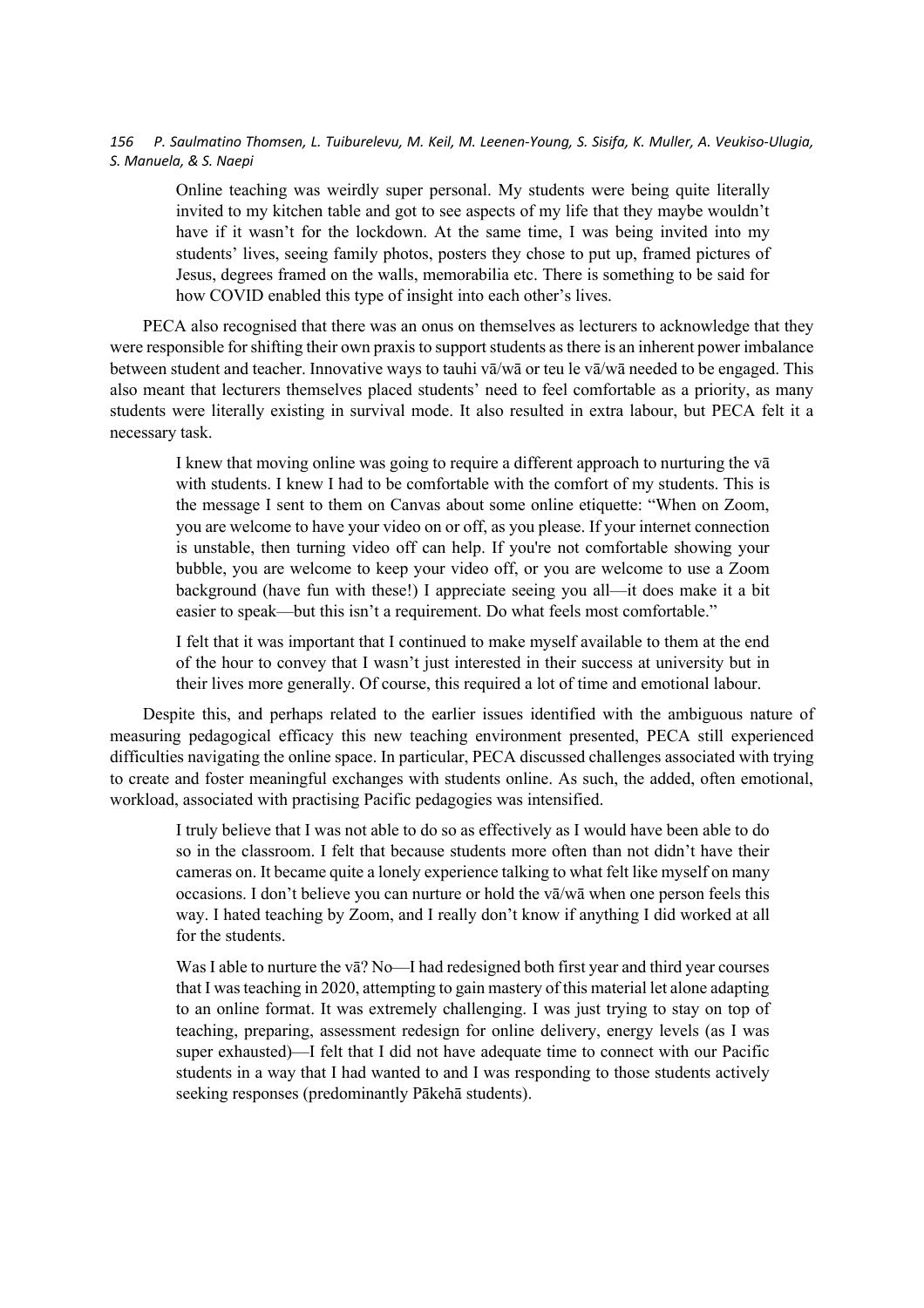#### Developing inclusive online learning

Considering the intrinsic understanding of the value of Pacific pedagogical praxis for the achievement and wellbeing of Pacific students, PECA truly believed that Pacific academics and experiences need to be fore fronted and included as universities move ahead with plans to create more online learning spaces. Many expressed this in not just the collation of experiences, but also in embedding values of relationality, respect and meaningful engagement to online pedagogies across the university. In particular, it was believed that these values would help to create safer spaces online and Pacific academics, as pedagogy knowledge holders, could help to reshape these conventionally unsafe spaces for all learners, not just Pacific.

I think we need further discussions around what a 'culturally safe virtual space' looks like for a Pacific teacher. What does a 'culturally safe virtual space' look like for a Pacific student? What values underpin this? How do we operationalise Pacific values in a virtual learning space? Pacific cultures are relational and so we have to position ourselves within the space first before we foster any type of inclusive learning environment.

We have likely years, possibly decades of data on digital va in learning spaces, either institutionally created or community initiated. This is not the first time Pacific people have seen and faced challenges in learning spaces and emerged with processes and learnings that support our communities' resilience to external pressures. If there is insight I have gained from this recent experience, it is that Pacific pedagogy is well placed to support transforming learning spaces that better prepare everyone, not just Pacific students, for a post COVID world.

Further to this, PECA believed that the university's response to equity issues, although wellintentioned, needed more institutional resourcing and input from Pacific learning communities and academics themselves. This was evident in the multiple points at which the institutional support systems failed not just the students but PECA, too. This included a perceived perception that not enough was done for marginalised students and that communication of strategies and plans were less than desirable. PECA acknowledged that this was inevitable considering the crisis mode university systems were operating under. These experiences varied across different schools and faculties.

I wish the university had shown the same commitment to supporting staff as they did to supporting these students. In our faculty, in the two days prior to the lockdown, IT services set up an IT station for staff members to bring in their personal devices to get equipped for the move online. Laptops and other devices were also offered to staff members without a device at home, or those who had to share—these efforts were organised in short notice and I wish this same commitment was shown to students.

It was encouraging to see how some faculties and the central university quickly mobilised IT support for students, couriering laptops and Wi-Fi routers to students within that first week of lockdown. For the university's Pacific students, the Pro Vice-Chancellor Pacific's office swiftly distributed IT devices to any Pacific student in need. That was incredible. However, the communications about this assistance were not well marketed from the central university. In the week leading up to level-four lockdown, our team pre-empted the inevitability of online teaching and collected, somewhat haphazardly, information about our Pacific students' technological needs. This involved calling, texting, and emailing students to ensure they had adequate IT resources. There's an obvious paradox that digitally disadvantaged students often don't have access to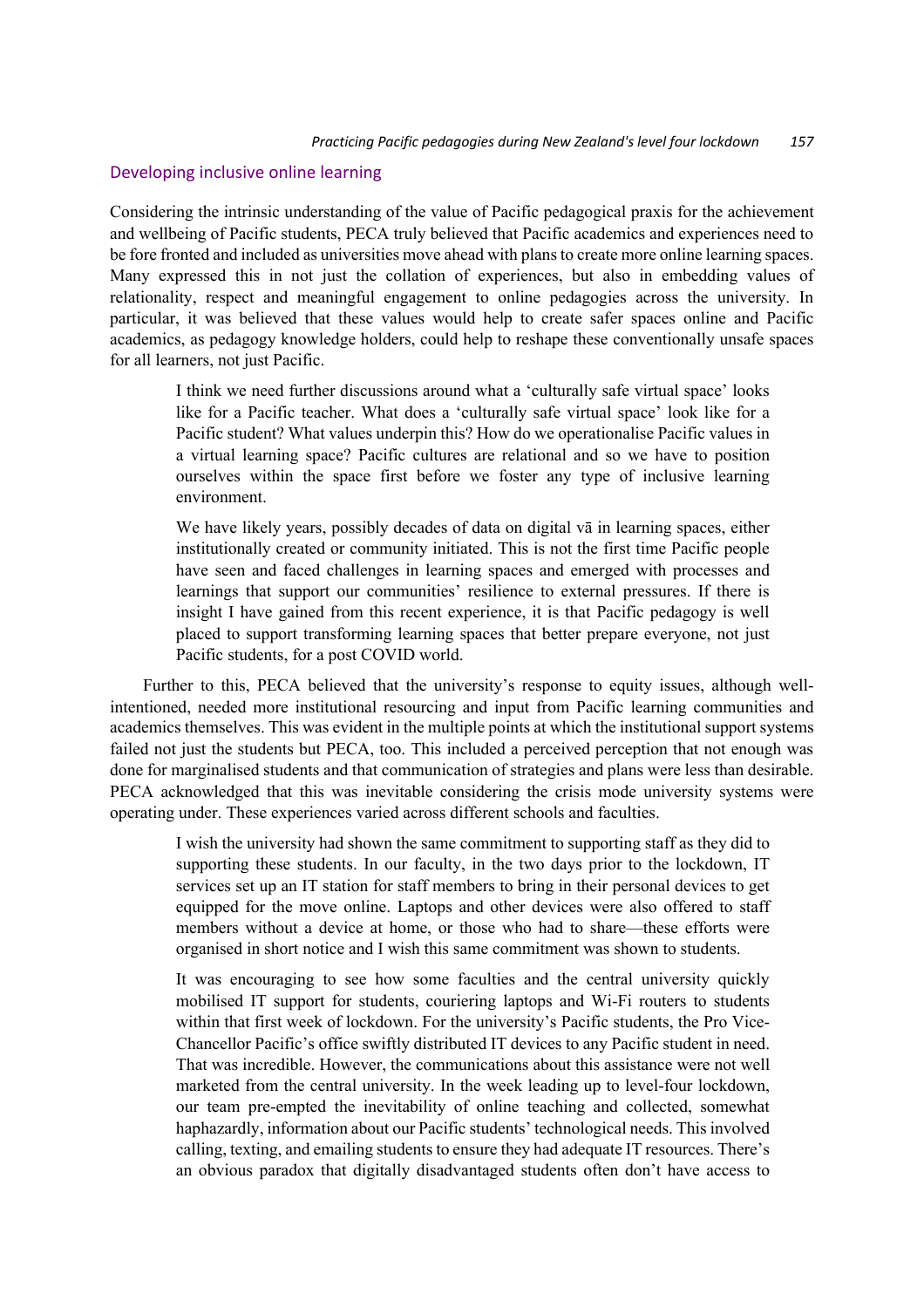online surveys/posts asking what they need, so there were definitely students that missed out simply because we couldn't capture them early enough. I hope that, in learning from this experience, the university can address these resource inequities before a crisis hits. This would not only benefit Pacific students but every student.

The university and my department felt like they were scrambling to prepare 'the most appropriate response'. The communication was overwhelming, with constant emails filled with so much information that it was difficult to condense. However, I don't hold this against my school or university. It was definitely a reaction to something we had not encountered before. In trying to support us, they inadvertently made things more hectic for us. I felt like I knew what my students needed, but with all the racket the university was creating, it felt like I would be talking into a blizzard. So I quietly went about preparing what I felt would be best for my students instead of being constrained by the uncertainty of the university. I know what my material is and how best it can be delivered.

### **Conclusion**

PECA narratives and experiences of teaching during lockdown demonstrate the relational ways they negotiated teaching in the virtual classroom. As Pacific academics, their research and teaching identities are tied inextricably to their Pacific heritages, making their approach to pedagogy Pacific-centred (Thomsen et al., 2021). Consequently, this motivated them to not only find ways to efficiently move their classes online, but also to centre Pacific values in the virtual space. For PECA, the need to nurture relationships with students in healthy and safe spaces was at the forefront of their teaching praxis. Strategies included leaning into the personal, making themselves more available to students beyond classroom hours and building on shared lived experiences.

There was also optimism where PECA felt that the inherent resilient and adaptive nature of Pacific pedagogies makes for an effective framework for creative, more inclusive virtual classrooms in the future. PECA experiences from across various disciplines and faculties in applying Pacific pedagogies reflect the diversity of perspectives and experiences with knowledge production and teaching and thus emphasises the utility of Pacific pedagogical frameworks.

Their experiences bring light to how Pacific values, such as relationality, underpin their teaching praxis and is what makes PECA uniquely adaptive, in response to the changing education landscape. COVID-19 presents challenges in how we deliver material and engage meaningfully with our students, and thus it is important to recognise the value of Pacific pedagogies in creating culturally safe and inclusive online spaces for students.

The cautionary tale here is the pitfalls of not having adequate representation of Pacific voices, as well as other marginalised groups, around the table when conversations are being made about how interventions and pedagogical approaches should be designed for the classroom. What PECA have highlighted is the interconnected nature of equity issues and the ability to teach effectively in an online environment. It was clear from PECA responses that they were just as concerned with equitable access to resources as they were about the nature of the teaching delivery methods. Students cannot be expected to connect and meaningfully engage with any educator if they do not have stability in their living environments. There was a sense that PECA, through shared lived experiences, felt they understood these challenges more so than non-Pacific colleagues did. With the significantly low number of Pacific academics, PECA often felt compelled to support and guide non-Pacific colleagues in adapting their teaching to foster an inclusive online learning space. This highlights the equity burden in which early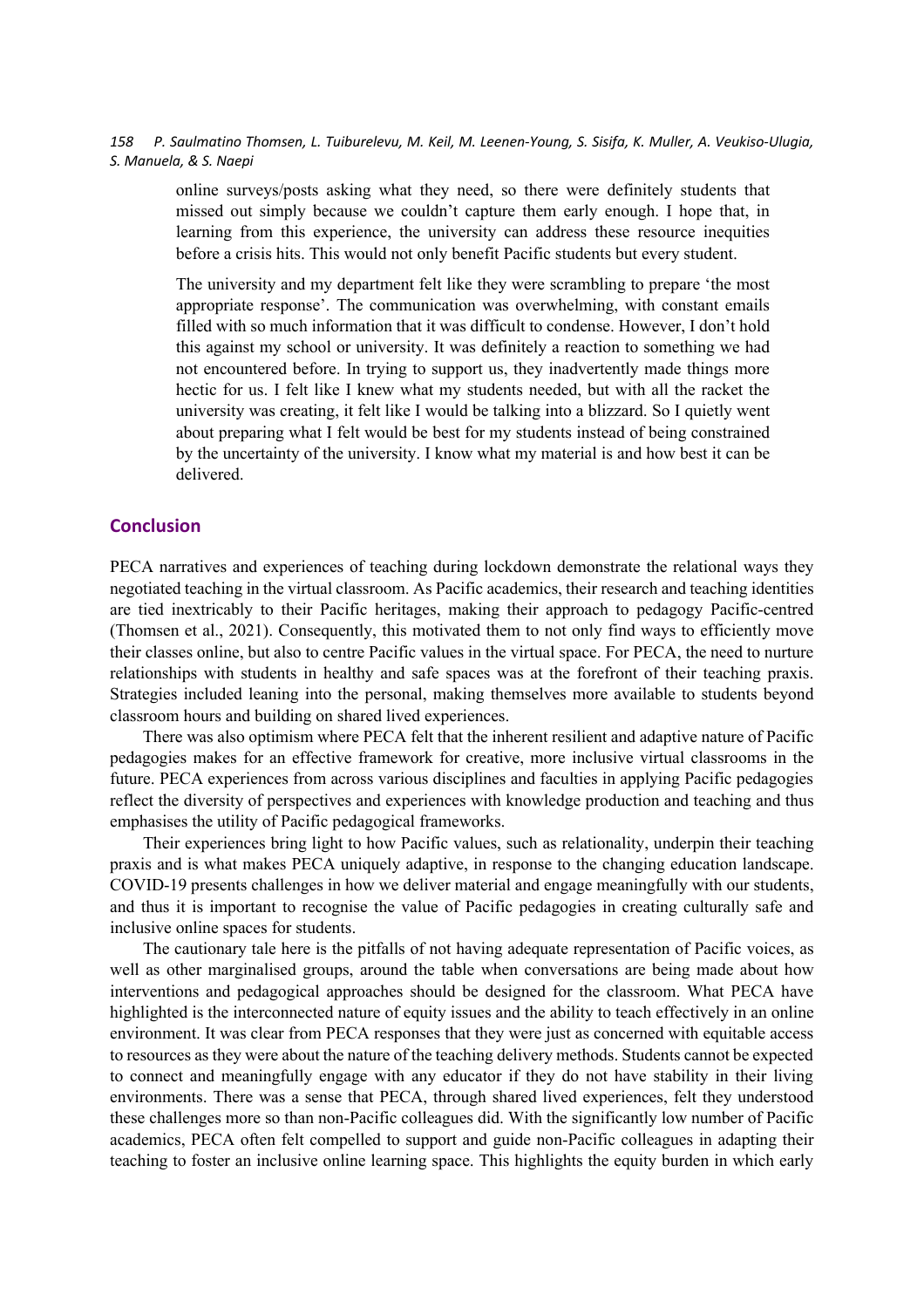career academics, particularly those of Pacific and Māori descent, must shoulder, which most often limits their own capacity to grow within the academy.

Therefore, a strong recommendation of this paper is that PECA as well as Pacific academic elders need to be included and engaged meaningfully, not just consulted, as universities begin to draft future online teaching plans and strategies. They also need to be part of the execution plan and delivery team, not just spoken to and excluded from the core decision-making circle. It will be critical for New Zealand universities to take up this task in meaningful ways or risk exacerbating existing educational and socioeconomic inequities that disproportionately hinder the achievement potential of Pacific learners and overburdens Pacific academics.

### **References**

- Akuhata-Huntington, Z., Foster, S., Gillon, A., Merito. M., Oliver, L., Parata, N., Ualesi, Y., & Naepi, S. (2020). COVID-19 and indigenous resilience. *Higher Education Research and Development, 39*(7), 1377–1383. https://doi.org/10.1080/07294360.2020.1823327
- Alkema, A. (2014). *Success for Pasifika in tertiary education: Highlights from Ako Aotearoasupported research*. Ako Aotearoa: National Centre for Tertiary Teaching Excellence.
- Allen, P., Taleni, T., & Robertson, J. (2009). 'In order to teach you, I must know you': The Pasifika initiative: A professional development project for teachers. *New Zealand Journal of Educational Studies, 44*(2), 47–62.
- Anae, M. (2010). Research for better Pacific schooling in New Zealand: Teu le va–a Samoan perspective. *MAI Review, 1*(1), 1–25.
- Anae, M. (2016). Teu le va: Samoan relational ethics. *Knowledge Cultures*, 4(3), 117–130.
- Barber, S., & Naepi, S. (2020). Sociology in a crisis: COVID-19 and the colonial politics of knowledge production in Aotearoa-NZ. *Journal of Sociology*, 56(4), 693–703. https://doi.org10.1177/1440783320939679
- Benseman, J., Anae, M., Anderson, H., & Coxon, E. (2002). *Pacific peoples and tertiary education: Issues of participation: Final Report*. The University of Auckland.
- Benseman, J., Coxon, E., Anderson, H., & Anae, M. (2006). Retaining non-traditional students: Lessons learnt from Pasifika students in New Zealand. *Higher Education Research & Development, 25*(2), 147–162. https://doi.org/10.1080/07294360600610388
- Cao, Z., & Maloney, T. (2017). Decomposing ethnic differences in university academic achievement in New Zealand. *Higher Education,75*(4), 565–587. https://doi.org/10.1007/s10734-017- 0157-6
- Chu, C., Abella, I. S., & Paurini, S. (2013). *Educational practices that benefit Pacific learners in tertiary education.* Ako Aotearoa: National Centre for Tertiary Teaching Excellence.
- Coxon, E., Anae, M., Mara, D., Wendt-Samu, T., & Finau, C. (2002). *Literature review on Pacific education issues*. The University of Auckland*.*
- Espiner, E. (2020, March 25). New Zealand must learn lessons of the 1918 pandemic and protect Māori from COVID-19. *The Guardian.* https://www.theguardian.com/commentisfree/2020/mar/26/new-zealand-must-learn-lessonsof-1918-pandemic-and-protect-maori-from-COVID-19
- Fowler, N. (2015, July 16). *Māori IT experts critical of digital divide.*  https://www.rnz.co.nz/news/top/278943/maori-it-experts-critical-of-digital-divide
- Gibson, J. (2002). The digital divide in New Zealand: The position of Māori and Pacific peoples. *He Puna Korero: Journal of Maori and Pacific Development, 3*(2), 90–96.
- Ka'ili, T. O. (2005). Tauhi vā: Nurturing Tongan sociospatial ties in Maui and beyond. *The Contemporary Pacific, 17*(1), 83–114. https://doi.org/10.1353/cp.2005.0017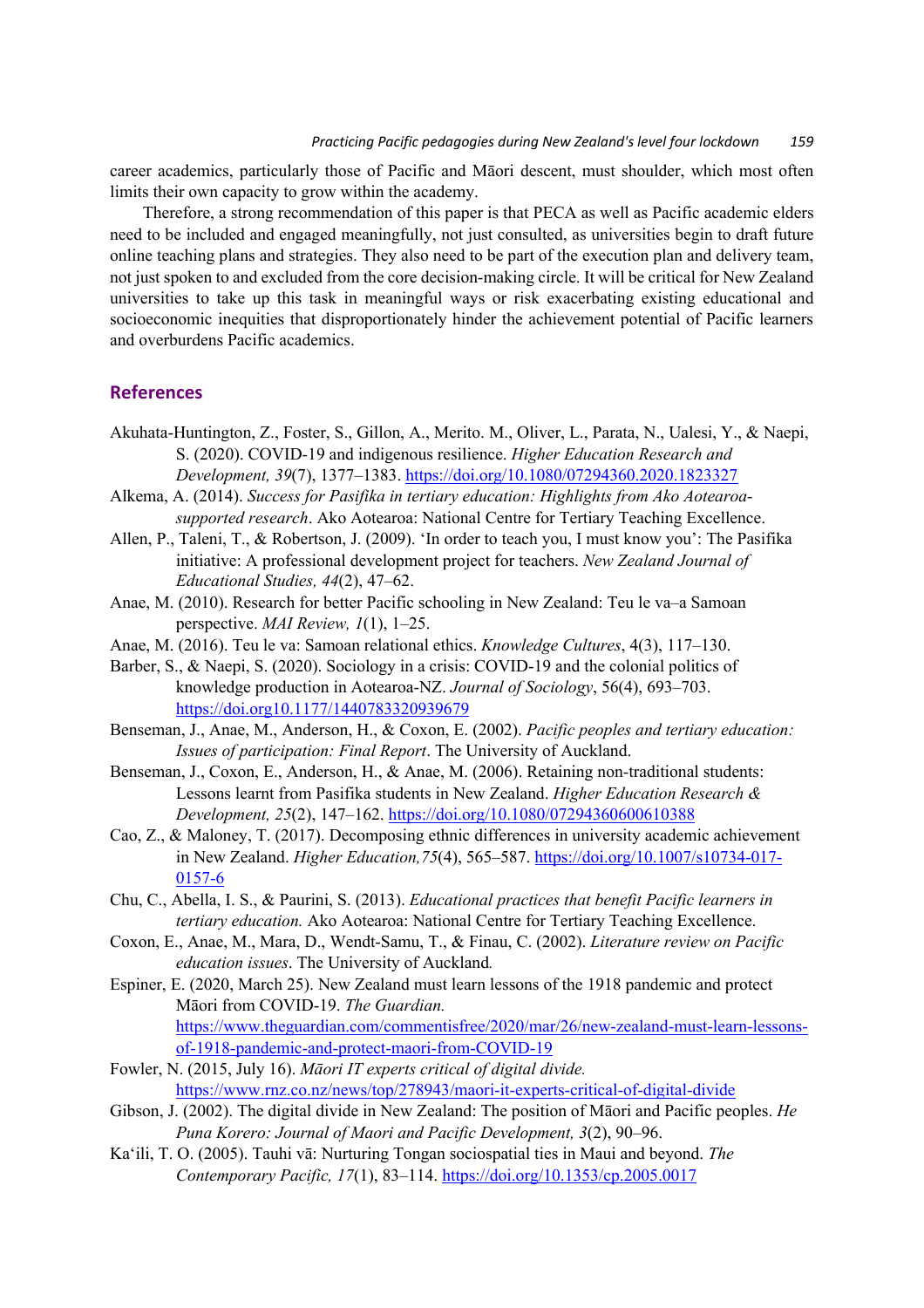- Lopesi, L. (2018). *False divides* (Vol. 70). Bridget Williams Books. https://doi.org/10.7810/9781988533858
- Leenen-Young, M. (2020). Pasifika students and learning to learn at University. *MAI Journal: A New Zealand Journal of Indigenous Scholarship, 9*(1). https://doi.org/10.20507/MAIJournal.2020.9.1.8
- Luafutu-Simpson, P., Moltchanova, E., O'Halloran, D., Petelo, L., Schischka, J., & Uta'i, S. (2015). *Change strategies to enhance Pasifika student success at Canterbury tertiary institutions*. Ako Aotearoa.
- Matapo, J., & Baice, T. (2020). The art of wayfinding Pasifika success. *MAI Journal: A New Zealand Journal of Indigenous Scholarship*, *9*(1). https://doi.org/10.20507/MAIJournal.2020.9.1.4
- Mayeda, D. T., Keil, M., Dutton, H. D., & Ofamo'oni, I. (2014). 'You've gotta set a precedent': Māori and Pacific voices on student success in higher education. *AlterNative: An International Journal of Indigenous Peoples, 10*(2), 165–179. https://doi.org/10.1177/117718011401000206
- Mcleod, M., Gurney, J., Harris, R., Cormack, D., & King, P. (2020). COVID‐19: We must not forget about Indigenous health and equity. *Australian and New Zealand Journal of Public Health, 44*(4), 253–256. https://doi.org/10.1111/1753-6405.13015
- Ministry of Education. (2018). *Tapasā: Cultural competencies framework for teachers of Pacific learners.* https://pasifika.tki.org.nz/Tapasa
- Ministry of Education. (2020). *Action plan for Pacific education 2020–2030.*  https://www.education.govt.nz/our-work/overall-strategies-and-policies/action-plan-forpacific-education-2020-2030/
- Naepi, S. (2019). Why isn't my professor Pasifika? A snapshot of the academic workforce in New Zealand universities. *MAI Journal: A New Zealand Journal of Indigenous Scholarship, 8*(2) https://doi.org/10.20507/MAIJournal.2019.8.2.9
- Naepi, S. (2020). Pacific research methodologies. *Oxford Research Encyclopedia of Education.* https://doi.org/10.1093/acrefore/9780190264093.013.566
- Naepi, S., McAllister, T. G., Thomsen, P., Leenen-Young, M., Walker, L. A., McAllister, A. L., Theodore, R., Kidman, J., & Suaaliia, T. (2019). The Pakaru 'pipeline': Māori and Pasifika pathways within the academy. *The New Zealand Annual Review of Education, 24*, 142–159. https://doi.org/10.26686/nzaroe.v24i0.6338
- Olssen, M., & Peters, M. A. (2005). Neoliberalism, higher education and the knowledge economy: From the free market to knowledge capitalism. *Journal of Education Policy, 20*(3), 313–345. https://doi.org/10.1080/02680930500108718
- Reynolds, M. (2016). Relating to va: Re-viewing the concept of relationships in Pasifika education in Aotearoa New Zealand. *AlterNative: An International Journal of Indigenous Peoples, 12*(2), 190–202. https://doi.org/10.20507/alternative.2016.12.2.7
- Salesa, D. (2017). *Island time: New Zealand's Pacific futures.* Bridget Williams Books. https://doi.org/10.7810/9781988533537
- Sterne, G. (2006). Teaching students of Pacific Island descent. *International Journal of Learning, 13*(2), 59–66. https://doi.org/10.18848/1447-9494/CGP/v13i02/48239
- Teevale, T., & Teu, A. (2018). What enabled and disabled first-year Pacific student achievement at university? *Journal of the Australian and New Zealand Student Services Association,26*(1), 15–27. https://doi.org/10.30688/janzssa.2018.04
- Tertiary Education Commission's PBRF Review Panel. (2020). *E koekoe te tūī, e ketekete te kākā, e kūkū te kererū: Toward the Tertiary Research Excellence Evaluation (TREE)*. https://www.education.govt.nz/assets/Documents/Further-education/PBRF-Review/The-Report-of-the-PBRF-Review-panel-E-koekoe-te-tuie-ketekete-te-kaka..-.pdf